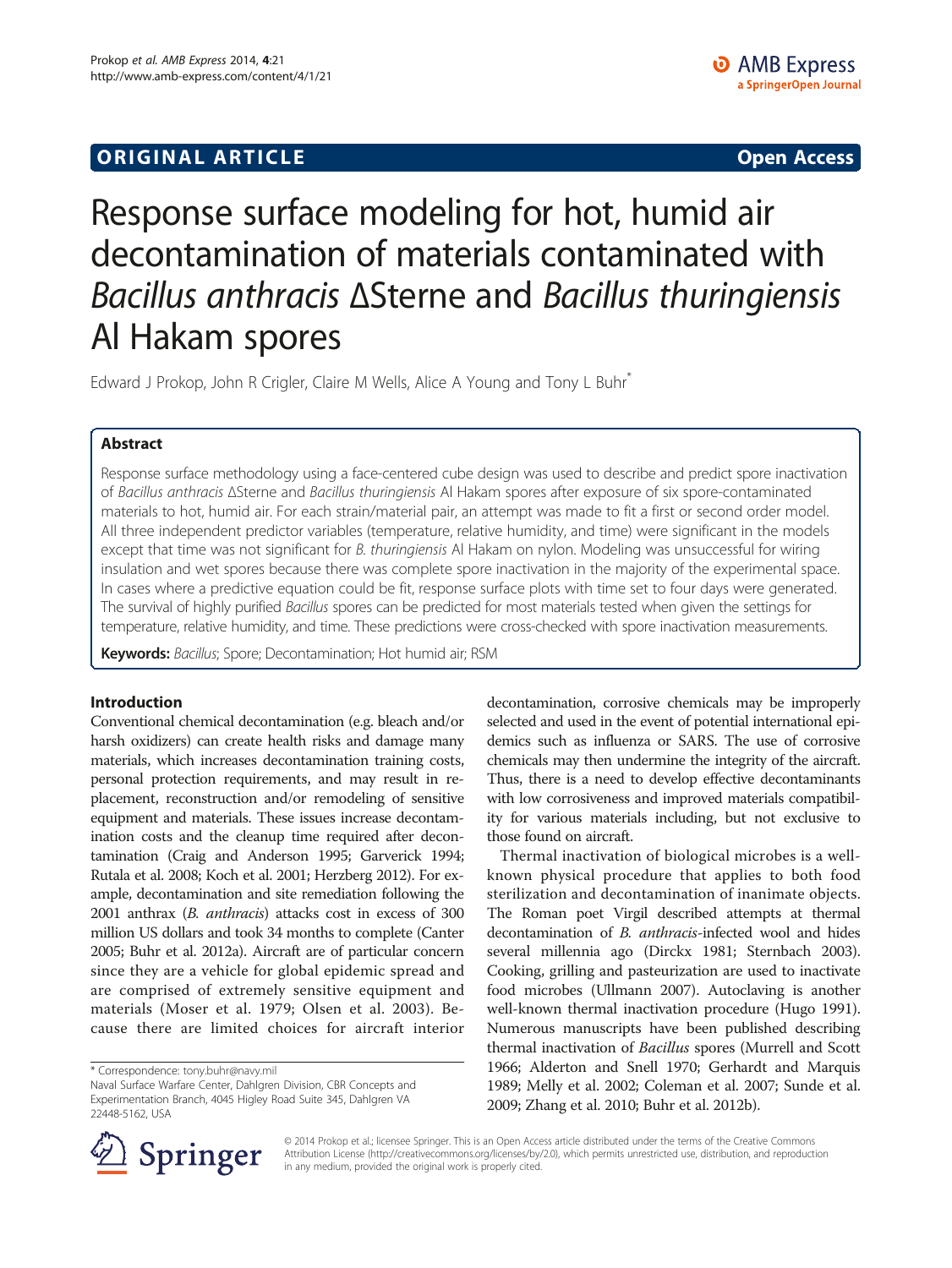Three variables to control thermal decontamination are time, temperature and water content. Adjustment of these variables may be less damaging to materials compared to application of corrosive chemicals (Decker et al. [1954](#page-14-0); Ehrlich et al. [1970](#page-14-0); Holwitt et al. [2000](#page-14-0)). Response surface methodology (RSM) (Beauregard et al. [1992](#page-14-0); Myers et al. [2009](#page-14-0)) was coupled with the development of test methods to control time, temperature and relative humidity while safely containing spores (Buhr et al. [2012b](#page-14-0)). Analogous to slow cooking, spore inactivation of spore-contaminated materials was tested using low temperatures and long times in order to explore the limits of sporicidal efficacy using hot, humid air. Six materials were chosen that were representative of materials found on aircraft: wiring insulation, polypropylene, aircraft performance coating on aluminum, nylon, InsulFab insulation and anti-skid tape on aluminum (Buhr et al. [2012b](#page-14-0)). Decontamination of these materials using hot, humid air showed comparable spore kill kinetics among virulent B. anthracis Ames, attenuated B. anthracis ΔSterne and B. thuringiensis Al Hakam spores. In order to mitigate decontamination test costs and schedule associated with BSL3 testing of B. anthracis Ames in a large-scale design of experiments, B. anthracis ΔSterne and B. thuringiensis Al Hakam spores were selected for decontamination testing that measured decontamination on greater than 2,500 tests and controls with ≥7 logs of spores per test (Buhr et al. [2012b\)](#page-14-0). This manuscript focuses on describing the application of response surface methodology to experimental design and data analysis of the hot, humid air data. The objective is to mathematically describe the effectiveness of hot, humid air decontamination using first or second order polynomial surfaces and to determine the region of inactivating 6 logs of spores using the lower bound of a 90% confidence interval for the surface. This threshold was selected because it is a requirement for the Food and Drug Administration, Environmental Protection Agency and Department of Defense (Tomasino et al. [2008;](#page-14-0) Ryan et al. [2010](#page-14-0); Buhr et al. [2012a\)](#page-14-0). The result of this research is a mathematical description that can help guide an end-user to find acceptable operating conditions depending on the material(s) to be decontaminated.

## Materials and methods

## Bacillus anthracis ΔSterne and Bacillus thuringiensis Al Hakam spores

Bacillus anthracis ΔSterne was obtained from the Unified Culture Collection at USAMRIID (Frederick, MD, USA): Unified Culture Collection Identifier BAC1056, lot number CA062700A. Bacillus thuringiensis Al Hakam was provided by Johnathan Kiel at Brooks Air Force Base, San Antonio, TX (Buhr et al. [2008](#page-14-0), [2011](#page-14-0), [2012a](#page-14-0), [b](#page-14-0); McCartt et al. [2011\)](#page-14-0).

#### Coupon materials and inoculation

All substrates and substrate inoculations have been previously described (Buhr et al. [2012b](#page-14-0)) and are summarized here. A substrate was defined as an individual coupon, polypropylene or wet sample. The aircraft-related materials chosen for this study were aluminum 2024-T3 coated with Aircraft Performance Coating (APC), aluminum 2024-T3 coated with anti-skid material, InsulFab insulation, wiring insulation, nylon webbing, and polypropylene. Each substrate was cut into 2×2 centimeter squares except polypropylene. All substrates were inoculated with ≥7 logs of spores per substrate. Spores were dried inside 50 ml conical tubes for polypropylene tests. An additional seventh substrate was wet spores; i.e., spores in 0.1% Tween 80, but never dried onto a surface.

#### Environmental test chamber setup and RSM

The environmental chamber validation and RSM have been previously described (Buhr et al. [2012b](#page-14-0)) and are summarized here. Envirotronics (Grand Rapids, MI) LH0010 environmental test chambers were used to control temperature and relative humidity during testing. Three test conditions were selected for each of the three test parameters of temperature, relative humidity and time. The highest (strongest) selected combination of conditions was expected to result in complete spore inactivation, the lowest (mildest) selected combination of conditions was expected to result in complete spore survival, and the midpoint selected was expected to result in partial spore inactivation. The test conditions were equally spaced in an attempt to generate a spore inactivation response curve for each strain/ substrate combination. The temperature limits considered took into account the goal of completely inactivating spores at the lowest temperature possible in order to meet materials temperature qualification limits. Based on preliminary decontamination test screening of virulent B. anthracis Ames, attenuated B. anthracis ΔSterne and B. thuringiensis Al Hakam spores, the upper limit for temperature and relative humidity was set at 77°C, 90% relative humidity because the data indicated that complete spore inactivation would be achieved within 7 days at this combination. For the lower limits, the temperature was set at 60°C, 60% relative humidity, conditions where spores were known to survive for multiple days. Initially, temperatures of 140, 155 and 170 °F were selected, then converted to Celsius and rounded to 60, 68 and 77°C. The final test conditions for relative humidity were 60, 75, and 90%. The final conditions for time were 1, 4, and 7 days. Each temperature/relative humidity combination was above the dew point to prevent condensation.

#### Test methods and control-driven experimental design

Test methods and experimental design have been previously described (Buhr et al. [2012b](#page-14-0)) and are summarized here. Test methods were developed to contain spores or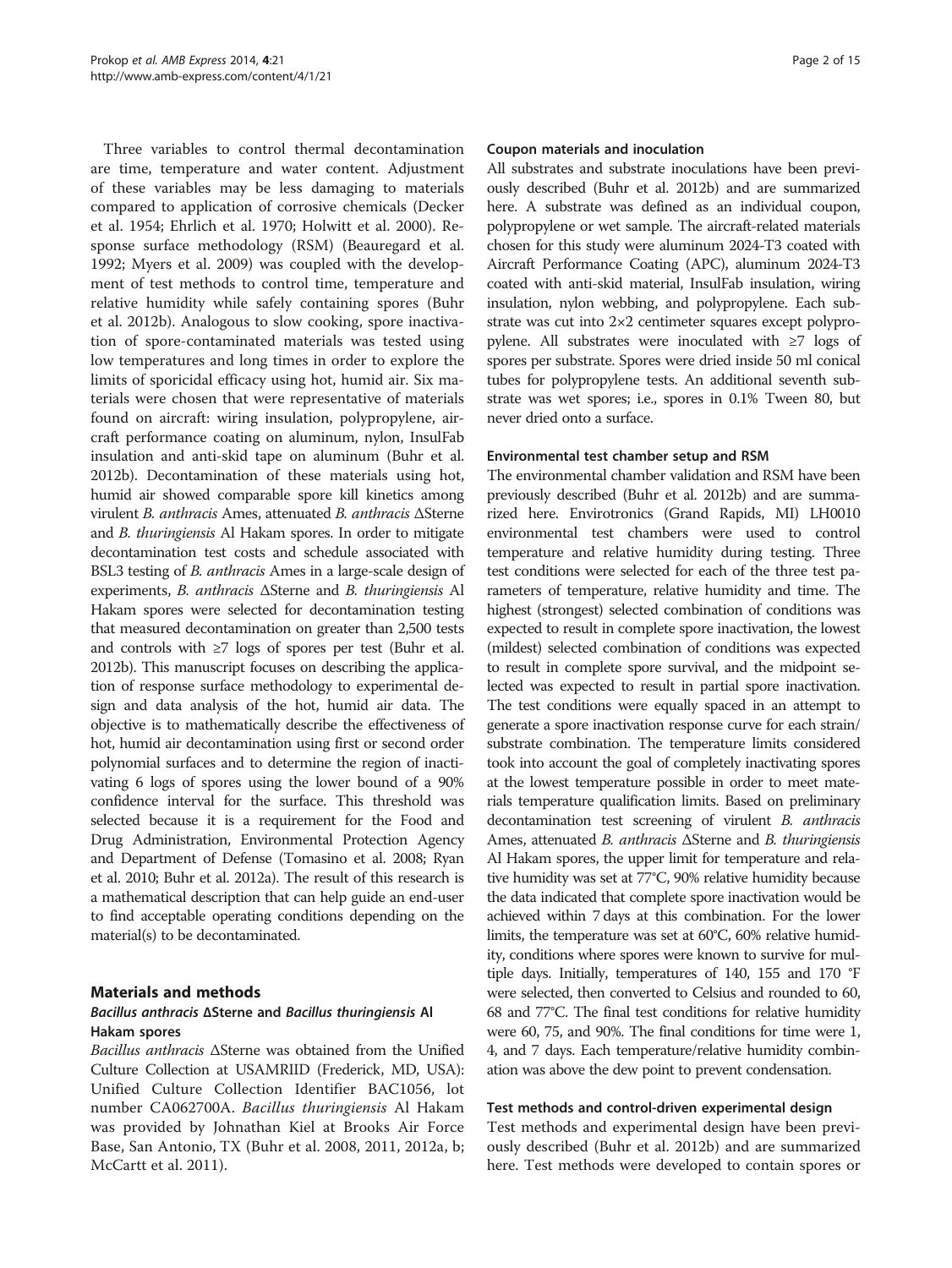<span id="page-2-0"></span>spore-inoculated substrates within filter-capped 50 ml conical tubes. The  $0.2 \mu M$  filters permitted hot, humid air to pass through the filter cap and the filter containing spores. This method was critical for proof-of-principle testing with virulent B. anthracis Ames spores since a fan circulated hot, humid air during testing. This method also permitted spore extraction in the test tube without extra handling steps of the spore-inoculated substrate.

For each test run, spores ( $\geq$ 7 logs of spores) from each of ten independent spore preparations (five spore preparations for B. anthracis ΔSterne spores and another five spore preparations for B. thuringiensis Al Hakam) were inoculated on the test substrates and the control substrates. Spore survival was quantified for 70 tests and 70 room temperature controls for each test run with a total of 19 independent test runs. For each test run, there were ten substrates for each of the six materials plus the wet control (7 total) for test samples, and the six materials plus the wet control (7 total) for the room temperature control samples. There were a total of 1,330 independent tests and 1,330 independent room temperature controls for the entire study.

#### Quantification of spore survival and calculations

Spore quantification and spore survival calculations have been described (Buhr et al. [2012b](#page-14-0)), and are summarized here. Spore-inoculated substrates were exposed to specified temperature, relative humidity and time, or left at 22 ± 3°C and ambient relative humidity. After decontamination, spores were extracted in ten ml of extraction medium followed by dilution plating and scoring for growth. Wet spore controls, incubated at  $22 \pm 3^{\circ}$ C and ambient relative humidity, served as the 100% spore recovery reference values in order to correct for spore extraction efficiency from different substrates. The number of surviving spores (CFU ml−1) from each hot, humid air-treated test substrate was divided by the extraction percentage for that substrate in order to determine the number of surviving spores (CFU ml−1). This spore concentration was multiplied by 10 ml to determine the total number of spores surviving (total CFU) for each test sample. A  $log_{10}$  transformation  $(log_{10} (total CFU + 1))$  of the total surviving spores was then calculated.

#### Response surface methodology and test design

Response surface methodology is a statistical procedure used to understand, improve, and optimize a process. The objective is to model a response variable in terms of one or more independent predictor variables. Second order polynomial models (Equation 1)

$$
y = \beta_0 + \sum_{j=1}^k \beta_j x_j + \sum_{j=1}^k \beta_{jj} x_j^2 + \sum_{i < j} \sum_{j=2}^k \beta_{ij} x_i x_j
$$

are most commonly used in RSM because they are flexible in describing data in which there is curvature. They also make for straightforward locating of optima. RSM is typically used sequentially. An experiment is first done to screen potential predictor variables. If it is determined that the current settings of the predictors are near an optimum, supplementary runs are done to fit a second order model. If the experimental region is not near an optimum, the method of steepest ascent can be used to find the optimum or arrive at a region of operability should an optimum be unattainable. In other situations, the region of operability is the entire experimental region. Such was the case for this study. The experiment used in this situation was the face-centered cube design (FCD) (Myers and Montgomery [2002\)](#page-14-0). The final design in terms of coded and original predictor variables is given in Table 1.

As Table 1 shows, there were three predictors, temperature (T), relative humidity (RH), and days (D). These were transformed to the coded variables,  $x_1$ ,  $x_2$ , and  $x_3$  in order to better determine the relative size of their effects. The codes were  $x_1 = \frac{T - 68.3}{8.3} x_2 =$  $\frac{RH-75}{15}$  and  $x_3 = \frac{D-4}{3}$ .

The measured response,  $p(x1, x2, x3)$ , was the proportion of spores inactivated divided by the average number of spores tested. Since the response was a proportion, the proper link function is the logit (or log odds) (Agresti [1996](#page-14-0), [2002;](#page-14-0) Hosmer and Lemeshow [2000](#page-14-0)); i.e.,  $y = log\left(\frac{p}{1-p}\right)$ 

Table 1 Face-centered cube design matrix with coded and original units

| Run            | $X_1$       | $X_2$       | $X_3$        | (°C) | Temperature Rel. humidity (%) Days |                | <b>Block</b>   |
|----------------|-------------|-------------|--------------|------|------------------------------------|----------------|----------------|
| 3              | $-1$        | $-1$        | $-1$         | 60.0 | 60                                 | 1              | $\overline{0}$ |
| 9              | $-1$        | $-1$        | 1            | 60.0 | 60                                 | 7              | $\mathbf{0}$   |
| 12             | $-1$        | 1           | $-1$         | 60.0 | 90                                 | 1              | $\mathbf{0}$   |
| 6              | $-1$        | 1           | 1            | 60.0 | 90                                 | $\overline{7}$ | $\mathbf 0$    |
| 1              | $\mathbf 0$ | 0           | $\mathbf 0$  | 68.3 | 75                                 | $\overline{4}$ | $\mathbf 0$    |
| 4              | $\mathbf 0$ | $\mathbf 0$ | $\mathbf 0$  | 68.3 | 75                                 | $\overline{4}$ | $\mathbf 0$    |
| 8              | $\mathbf 0$ | 0           | $\mathbf 0$  | 68.3 | 75                                 | $\overline{4}$ | $\mathbf 0$    |
| 11             | 0           | 0           | $\mathbf 0$  | 68.3 | 75                                 | $\overline{4}$ | $\mathbf 0$    |
| 13             | $\mathbf 0$ | 0           | $\mathbf 0$  | 68.3 | 75                                 | $\overline{4}$ | 0              |
| $\overline{2}$ | 1           | $-1$        | $-1$         | 76.7 | 60                                 | 1              | $\mathbf{0}$   |
| 10             | 1           | $-1$        | $\mathbf{1}$ | 76.7 | 60                                 | $\overline{7}$ | $\mathbf 0$    |
| 7              | 1           | 1           | $-1$         | 76.7 | 90                                 | 1              | $\mathbf 0$    |
| 5              | 1           | 1           | 1            | 76.7 | 90                                 | 7              | $\mathbf 0$    |
| 14             | $-1$        | 0           | $\mathbf 0$  | 60.0 | 75                                 | $\overline{4}$ | 1              |
| 16             | 0           | $-1$        | $\mathbf 0$  | 68.3 | 60                                 | 4              | 1              |
| 18             | $\mathbf 0$ | $\mathbf 0$ | $-1$         | 68.3 | 75                                 | 1              | 1              |
| 19             | $\mathbf 0$ | 0           | 1            | 68.3 | 75                                 | 7              | 1              |
| 17             | $\mathbf 0$ | 1           | $\mathbf 0$  | 68.3 | 90                                 | $\overline{4}$ | 1              |
| 15             | 1           | 0           | 0            | 76.7 | 75                                 | $\overline{4}$ | 1              |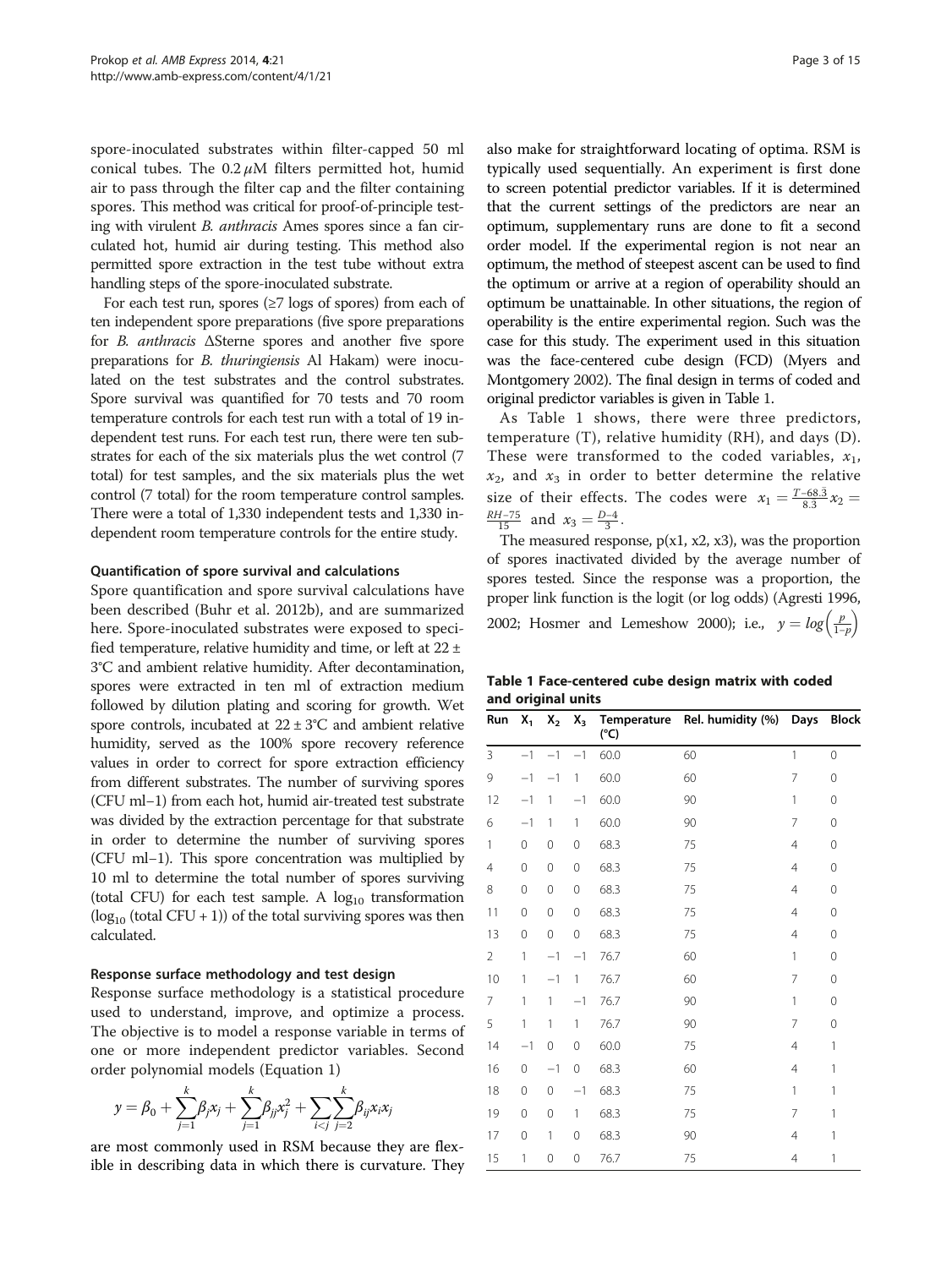<span id="page-3-0"></span>where p is shorthand for  $p(x1, x2, x3)$  and log denotes the natural logarithm function. If a particular material had complete spore inactivation on one or two observations, p was conservatively imputed as the minimum detection level,  $\left(\frac{0.1}{\text{avg. no. spores tested}}\right)$ , to bound the logit away from infinity. In some cases, however, too many coupons had complete inactivation and could not be modeled using Equation [1](#page-2-0).

An attempt to fit a second order model was made for each strain on each material. ANOVA tables for the sequential sum of squares were used to determine which group of terms contributed significantly to the models. The groups were first-order terms  $(x_1, x_2, x_3)$ , pure quadratic terms  $(x_1^2, x_2^2, x_3^2)$ , and interaction terms  $(x_1x_2, x_1x_3, x_2x_3)$ . If a group of terms was deemed significant, all terms from that group were kept in the model (Lenth [2009\)](#page-14-0). A blocking variable, b, was included in each model since the observations were gathered in two phases, one phase for the factorial and center points, the second phase for the face-centered points. Information concerning individual parameter estimates, standard error and statistical significance is provided in separate ANOVA tables.

Each model was subjected to diagnostic measures consisting of the F-test for lack of fit, examination of raw residuals and jackknifed residuals vs. fitted values, and examination of normal plots based on both raw residuals and jackknifed residuals (Venables and Ripley [1999](#page-14-0)). These diagnostics were crucial for outlier detection and in determining for which cases a model could not be fit. Analysis was performed using R along with the rsm package (Lenth [2009\)](#page-14-0).

## Results

In the sections that follow equations were fitted for each strain/substrate combination and graphically compare the two strains when possible. There is no physical reason to use four days when contrasting the graphs other than that it is the median value for days. Likewise, there is no particular reason to fix days and let temperature and relative humidity vary other than to keep the manuscript concise. The interested reader can use their favorite software and the fitted equations to construct whatever graphs he or she wishes.

## Aircraft Performance Coating on aluminum (APC) B. anthracis ΔSterne on APC

All test variables were at the lowest settings during test run three, and there was no or minimal spore inactivation. This observation could not be modeled using Equation [1](#page-2-0). Hence, data from test run three was omitted and the model was refitted. A second order model with pure quadratic terms and two-way interactions was needed. The F-test for lack of fit had a P-value of 0.110 which

was large enough to not reject the model.  $R^2$  and adjusted  $R^2$  for the model were 0.9548 and 0.8901, respectively. Table 2 shows the parameter estimates, standard errors, t-values, and P-values. All second order terms were significant. The fitted equation for inactivation of B. anthracis  $\Delta$ Sterne on APC is  $\hat{Y} = 17.5984 - 0.7847b + 6.7224x_1 +$  $6.2954x_2 + 6.7968x_3 - 2.6850x_1x_2 - 3.4490x_1x_3 - 2.8576x_2x_3$  $3.6926x^{2}$ <sub>1</sub> –  $3.3049x^{2}$ <sub>2</sub> –  $2.7348x^{2}$ <sub>3</sub>, where  $\hat{Y}$  is the log odds of spore inactivation. Figure [1](#page-4-0) shows a slice of the response surface at four days and block (b) fixed at its mean value of 0.3333.

#### B. thuringiensis Al Hakam on APC

All test variables were at the lowest settings during test run three, and there was no or minimal spore inactivation. This observation could not be modeled using Equation [1](#page-2-0). Hence, data from test run three was omitted and the model was refitted. A second order model with pure

Table 2 Parameter estimates for B. anthracis <sup>Δ</sup>Sterne and B. thuringiensis Al Hakam on APC

| Model term                   | Parameter<br>estimate | <b>Standard</b><br>error | t-value  | P-value                 |
|------------------------------|-----------------------|--------------------------|----------|-------------------------|
| B. anthracis ASterne         |                       |                          |          |                         |
| Intercept                    | 17.5984               | 0.9562                   | 18.405   | $3.4646 \times 10^{-7}$ |
| Block (b)                    | $-0.7847$             | 1.1276                   | $-0.696$ | 0.5089                  |
| $X_1$                        | 6.7224                | 0.8281                   | 8.118    | $8.3006 \times 10^{-5}$ |
| $x_2$                        | 6.2954                | 0.8281                   | 7.602    | 0.0001                  |
| $X_3$                        | 6.7968                | 0.8281                   | 8.208    | $7.7356 \times 10^{-5}$ |
| $X_1X_2$                     | $-2.685$              | 0.9636                   | $-2.786$ | 0.0271                  |
| $X_1X_3$                     | $-3.449$              | 0.9636                   | $-3.579$ | 0.0090                  |
| $X_2X_3$                     | $-2.8576$             | 0.9636                   | $-2.965$ | 0.0209                  |
| $x^2$ <sub>1</sub>           | $-3.6926$             | 1.3148                   | $-2.809$ | 0.0262                  |
| $x^2$ <sub>2</sub>           | $-3.3049$             | 1.3148                   | $-2.514$ | 0.0402                  |
| $x^2$ <sub>3</sub>           | $-2.7348$             | 1.3148                   | $-2.08$  | 0.0761                  |
| B. thuringiensis<br>Al Hakam |                       |                          |          |                         |
| Intercept                    | 16.8775               | 1.5466                   | 10.912   | $1.1998 \times 10^{-5}$ |
| Block (b)                    | $-0.7869$             | 1.8239                   | $-0.431$ | 0.6791                  |
| $X_1$                        | 7.5240                | 1.3394                   | 5.617    | 0.0008                  |
| $X_2$                        | 7.5517                | 1.3394                   | 5.638    | 0.0008                  |
| $X_3$                        | 7.2767                | 1.3394                   | 5.433    | 0.0010                  |
| $X_1X_2$                     | $-3.6367$             | 1.5587                   | $-2.333$ | 0.0524                  |
| $X_1X_3$                     | $-3.5525$             | 1.5587                   | $-2.279$ | 0.0567                  |
| $X_2X_3$                     | $-2.7313$             | 1.5587                   | $-1.752$ | 0.1232                  |
| $x^2$ <sub>1</sub>           | $-1.4004$             | 2.1266                   | $-0.658$ | 0.5313                  |
| $x^2$                        | $-4.6715$             | 2.1266                   | $-2.197$ | 0.0640                  |
| $x^2$ <sub>3</sub>           | $-3.3409$             | 2.1266                   | $-1.571$ | 0.1602                  |

 $\overline{Df} = 1$  for estimates.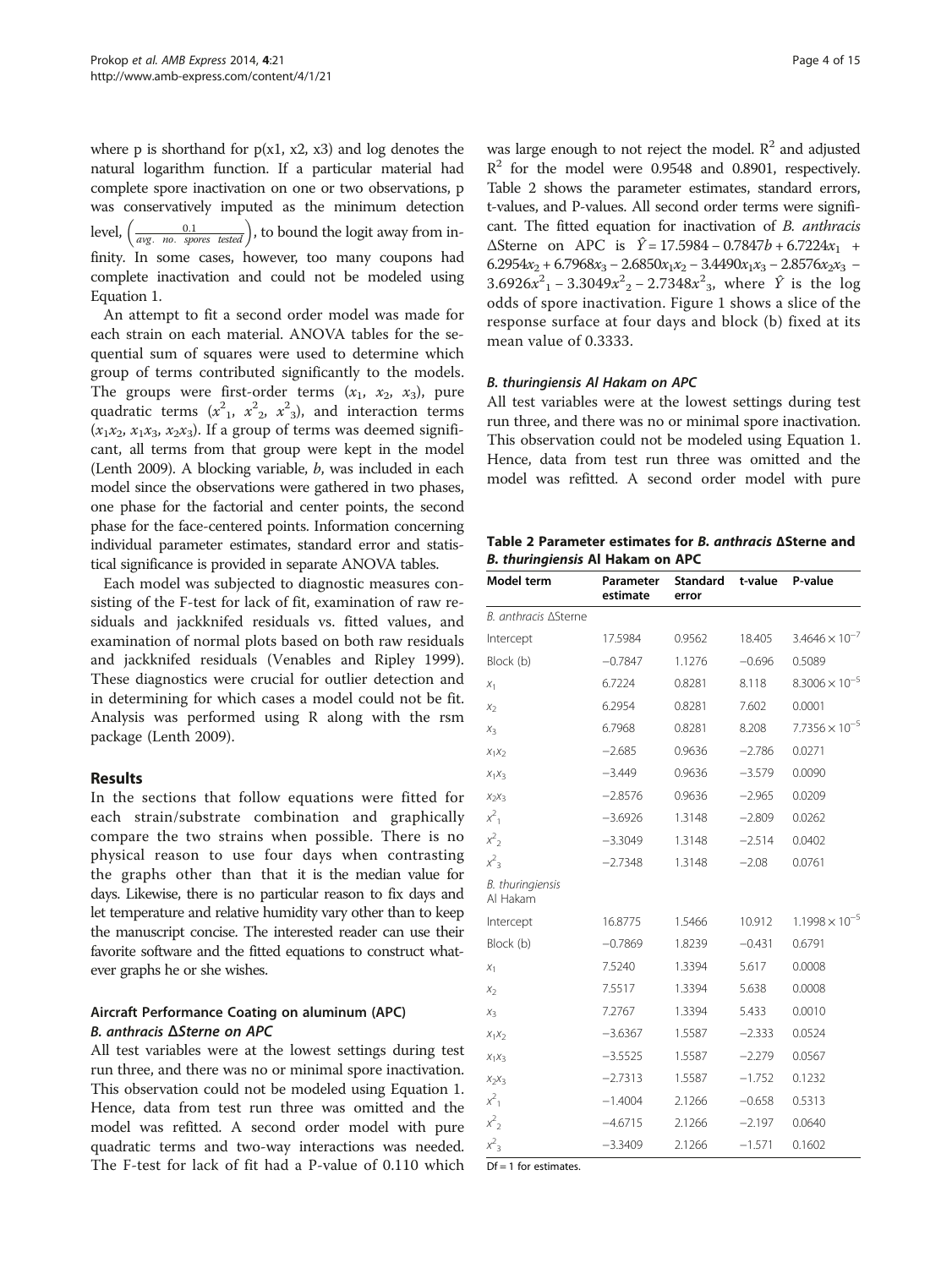<span id="page-4-0"></span>

quadratic terms and two-way interactions was needed. The F-test for lack of fit had a P-value of 0.289 which does not indicate lack of fit.  $R^2$  and adjusted  $R^2$  for the model were 0.9079 and 0.7763, respectively. Table [2](#page-3-0) shows the parameter estimates, standard errors, t-values, and P-values. The fitted equation for inactivation of B. thuringiensis Al Hakam on APC is  $\hat{Y} = 16.8775 - 0.7869b +$  $7.5240x_1 + 7.5517x_2 + 7.2767x_3 - 3.6367x_1x_2 - 3.5525x_1x_3 2.7313x_2x_3 - 1.4004x_1^2 - 4.6715x_2^2 - 3.3409x_3^2$ , where  $\hat{Y}$  is the log odds of spore inactivation. Figure 1 shows a slice of the response surface at four days and block (b) fixed at its mean value of 0.3333.

## Antiskid

## B. anthracis ΔSterne on antiskid

A second order model with pure quadratic terms was needed. Two-way interaction terms did not contribute significantly to the model  $(p = 0.846)$  and were not included. The F-test for lack of fit had a P-value of 0.270 which did not indicate lack of fit.  $R^2$  and adjusted  $R^2$  for the model were 0.8833 and 0.8091, respectively. Table 3 shows the parameter estimates, standard errors, t-values, and P-values. The pure quadratic term for days is the significant second order term. The fitted equation for inactivation of *B. anthracis*  $\Delta$ Sterne on antiskid is  $\hat{Y} =$  $16.4509 - 0.9795b + 4.4938x_1 + 3.9625x_2 + 3.8248x_3 - 1.7352x_1^2$  $1.0571x<sup>2</sup>$ <sub>2</sub> – 2.8849x<sup>2</sup><sub>3</sub>, where  $\hat{Y}$  is the log odds of spore inactivation. Figure [2](#page-5-0) shows a slice of the response surface at four days and block (b) fixed at its mean value of 0.3158.

#### B. thuringiensis Al Hakam on antiskid

Run number one, a center point, was difficult to model and an outlier in the residual and normal plots. This run was omitted and the model refitted. Only a first order model was needed. Neither two-way interactions nor pure quadratic effects were significant ( $p = 0.560$  and  $p = 0.513$ , respectively). The F-test for lack of fit had a P-value of 0.652 which did not indicate lack of fit.  $\mathbb{R}^2$  and adjusted  $\mathbb{R}^2$  for the model were 0.8984 and 0.8671, respectively. Table 3 shows the parameter estimates, standard errors, t-values, and

Table 3 Parameter estimates for B. anthracis <sup>Δ</sup>Sterne and B. thuringiensis Al Hakam on antiskid

| Model term                | Parameter<br>estimate | <b>Standard</b><br>error | t-value  | P-value                 |
|---------------------------|-----------------------|--------------------------|----------|-------------------------|
| B. anthracis ASterne      |                       |                          |          |                         |
| Intercept                 | 16.4509               | 1.2098                   | 13.598   | $3.1872 \times 10^{-8}$ |
| Block (b)                 | $-0.9795$             | 1.4042                   | $-0.698$ | 0.5000                  |
| $X_1$                     | 4.4938                | 0.8555                   | 5.253    | 0.0003                  |
| X <sub>2</sub>            | 3.9625                | 0.8555                   | 4.632    | 0.0007                  |
| $X_3$                     | 3.8248                | 0.8555                   | 4.471    | 0.0009                  |
| $x^2$ <sub>1</sub>        | $-1.7352$             | 1.6443                   | $-1.055$ | 0.3139                  |
| $x^2$ <sub>2</sub>        | $-1.0571$             | 1.6443                   | $-0.643$ | 0.5335                  |
| $x^2$ <sub>3</sub>        | $-2.8849$             | 1.6443                   | $-1.755$ | 0.1071                  |
| B. thuringiensis Al Hakam |                       |                          |          |                         |
| Intercept                 | 8.9575                | 0.6919                   | 12.946   | $8.3652 \times 10^{-9}$ |
| Block (b)                 | 3.2641                | 1.1984                   | 2.724    | 0.0174                  |
| $X_1$                     | 5.2788                | 0.7579                   | 6.965    | $9.8472 \times 10^{-6}$ |
| $X_2$                     | 4.4240                | 0.7579                   | 5.837    | $5.8096 \times 10^{-5}$ |
| $X_3$                     | 3.7842                | 0.7579                   | 4.993    | 0.0002                  |

 $Df = 1$  for estimates.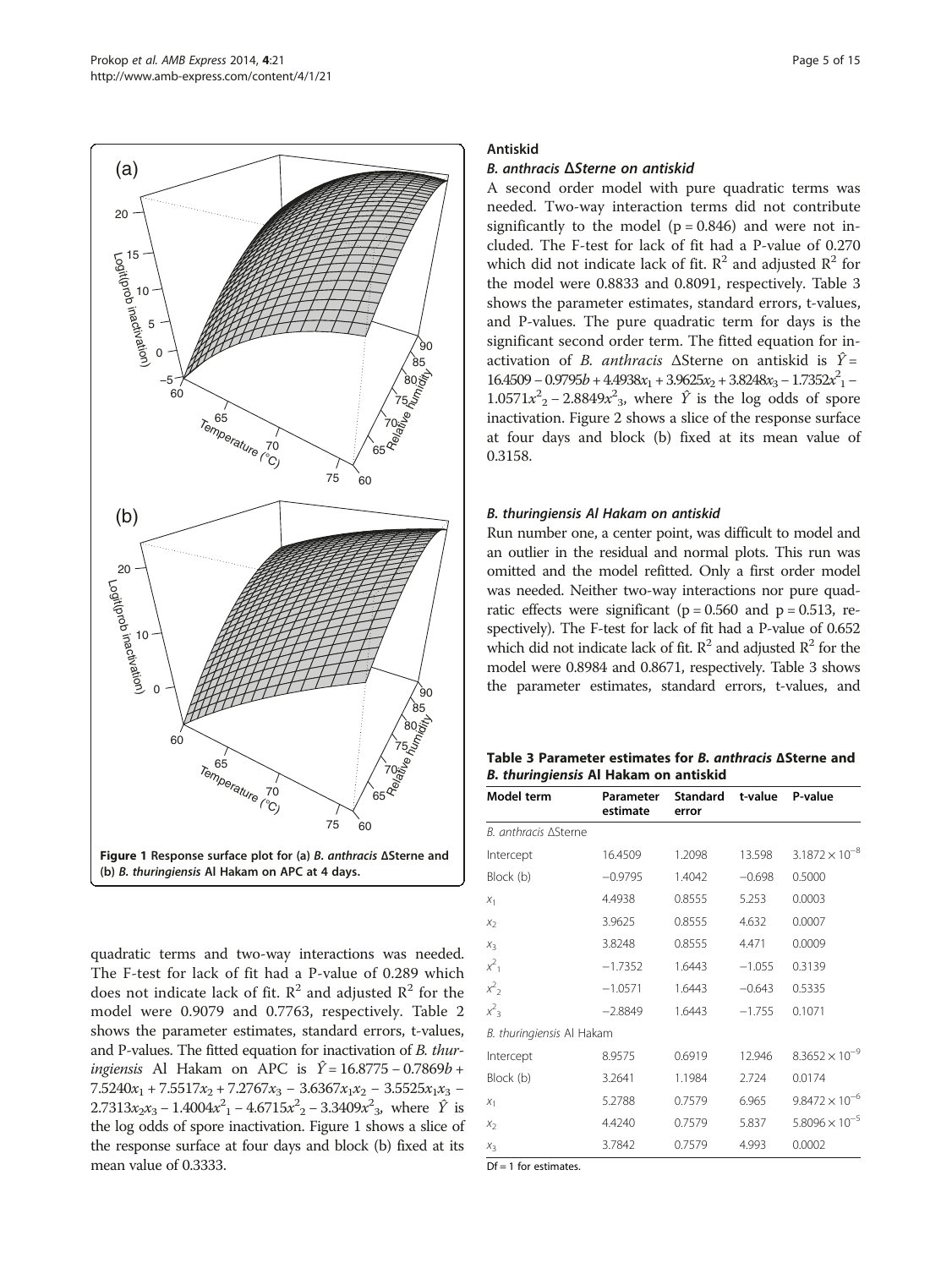P-values. The fitted equation for inactivation of B. thuringiensis Al Hakam on antiskid is  $\hat{Y} = 8.9575 + 3.2641b +$  $5.2788x_1 + 4.4240x_2 + 3.7842x_3$ , where  $\hat{Y}$  is the log odds of spore inactivation. Figure 2 shows a slice of the response surface at four days and block (b) fixed at its mean value of 0.3333.

<span id="page-5-0"></span>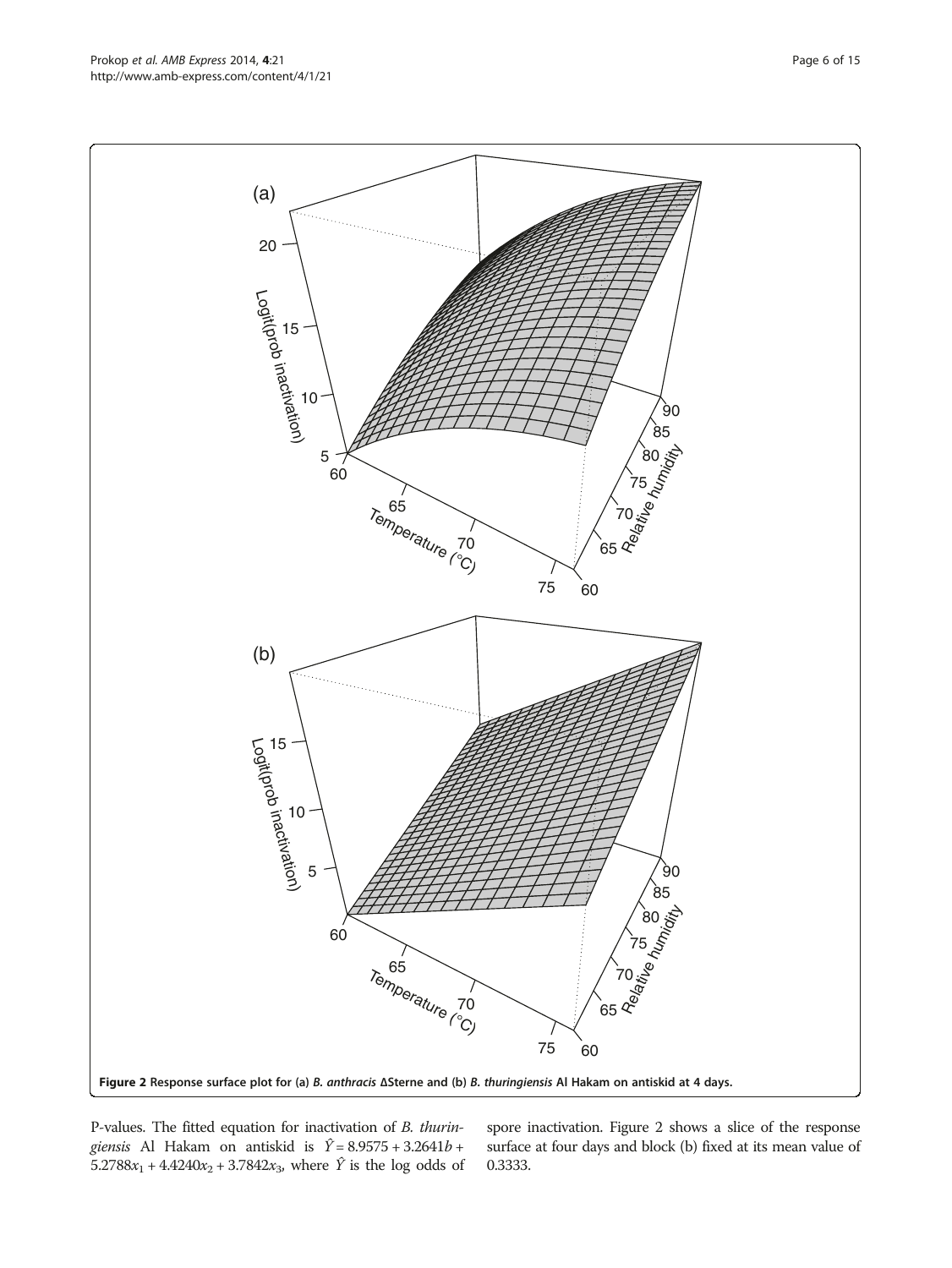#### InsulFab

#### B. anthracis ΔSterne on InsulFab

Run number one, a center run, was an outlier and deleted from the analysis. A second order model with pure quadratic terms was used in this case. Two-way interaction terms did not contribute significantly to the model  $(p = 0.890)$  and were not included. The F-test for lack of fit had a P-value of 0.261 which did not indicate lack of fit.  $\mathbb{R}^2$  and adjusted  $\mathbb{R}^2$  for the model were 0.8275 and 0.7068, respectively. Table 4 shows the parameter estimates, standard errors, t-values, and P-values. The pure quadratic term for relative humidity is the significant second order term. Although 0.176 is a somewhat high P-value for significance, it is preferable to allow for the possibility of some curvature of the response surface. The fitted equation for inactivation of B. anthracis ΔSterne on InsulFab is  $\hat{Y} = 17.0315 - 2.0862b + 3.0930x_1 + 3.5849x_2 +$ 3.7208 $x_3 - 1.6774x_1^2 - 2.9997x_2^2 - 1.6517x_3^2$ , where  $\hat{Y}$  is the log odds of spore inactivation. Figure [3](#page-7-0) shows a slice of the response surface at four days and block (b) fixed at its mean value of 0.3333.

#### B. thuringiensis Al Hakam on InsulFab

Only a first order model was needed. Neither two-way interactions nor pure quadratic effects were significant  $(p = 0.9997$  and  $p = 0.9386$ , respectively). The F-test for lack of fit had a P-value of 0.340 which did not indicate lack of fit.  $\mathbb{R}^2$  and adjusted  $\mathbb{R}^2$  for the model were 0.7594 and 0.6906, respectively. Table 4 shows the parameter estimates, standard errors, t-values, and P-values. The fitted equation for inactivation of B. thuringiensis Al

Table 4 Parameter estimates for B. anthracis <sup>Δ</sup>Sterne and B. thuringiensis Al Hakam on InsulFab

| Model term                | Parameter<br>estimate | Standard<br>error | t-value  | P-value                 |  |
|---------------------------|-----------------------|-------------------|----------|-------------------------|--|
| B. anthracis ASterne      |                       |                   |          |                         |  |
| Intercept                 | 17.0315               | 1.6808            | 10.1330  | $1.4082 \times 10^{-6}$ |  |
| Block (b)                 | 2.0862                | 1.8155            | 1.1490   | 0.2772                  |  |
| X <sub>1</sub>            | 3.0930                | 1.0630            | 2.9010   | 0.0156                  |  |
| X <sub>2</sub>            | 3.5849                | 1.0630            | 3.3720   | 0.0071                  |  |
| $X_3$                     | 3.7208                | 1.0630            | 3.5000   | 0.0057                  |  |
| $x^2$ <sub>1</sub>        | $-1.6774$             | 2.0586            | $-0.815$ | 0.4341                  |  |
| $x^2$ <sub>2</sub>        | $-2.9997$             | 2.0586            | $-1.457$ | 0.1757                  |  |
| $x^2$ <sub>3</sub>        | $-1.6517$             | 2.0586            | $-0.802$ | 0.4410                  |  |
| B. thuringiensis Al Hakam |                       |                   |          |                         |  |
| Intercept                 | 12.0283               | 1.0831            | 11.1050  | $2.5117 \times 10^{-8}$ |  |
| Block (b)                 | 2.1611                | 1.9274            | 1.1210   | 0.2810                  |  |
| $X_1$                     | 5.7042                | 1.2349            | 4.6190   | 0.0004                  |  |
| $X_{2}$                   | 4.3161                | 1.2349            | 3.4950   | 0.0036                  |  |
| $X_3$                     | 3.7813                | 1.2349            | 3.0620   | 0.0084                  |  |

 $Df = 1$  for estimates.

Hakam on Insulfab is  $\hat{Y} = 12.0283 + 2.1611b + 5.7042x_1 +$  $4.3161x_2 + 3.7813x_3$ , where  $\hat{Y}$  is the log odds of spore inactivation. Figure [3](#page-7-0) shows a slice of the response surface at four days and block (b) fixed at its mean value of 0.3158.

#### Nylon

#### B. anthracis ΔSterne on nylon

B. anthracis ΔSterne spores on nylon were the most difficult to inactivate and to model. Using residual plots, three problematic test runs, one, three and fifteen, were identified. These observations were omitted and the model refitted with the caveat that the results for nylon are not as dependable as the results for other coupons. A second order model with pure quadratic terms and two-way interactions was needed. The F-test for lack of fit had a P-value of 0.141 which did not indicate lack of fit.  $R^2$  and adjusted  $R^2$  for the model were 0.9972 and 0.9917, respectively. Table [5](#page-8-0) shows the parameter estimates, standard errors, t-values, and P-values. The fitted equation for inactivation of B. anthracis ΔSterne on nylon is  $\hat{Y} = 0.07582 + 2.1487b + 6.0157x_1 + 4.6424x_2 +$  $1.3926x_3 + 4.2282x_1x_2 - 0.8748x_1x_3 - 0.3612x_2x_3 + 5.3117x_1^2 +$  $0.6467x<sup>2</sup><sub>2</sub> - 2.3881x<sup>2</sup><sub>3</sub>$ , where  $\hat{Y}$  is the log odds of spore inactivation. Figure [4](#page-9-0) shows a slice of the response surface at four days and block (b) fixed at its mean value of 0.3125.

#### B. thuringiensis Al Hakam on nylon

Test runs one and fourteen were difficult to fit. These runs were omitted and the model was refit. Interestingly, the number of days of treatment was not a significant predictor for this coupon  $(p = 0.664)$ , so it was excluded from the model. A second order model with pure quadratic terms and two-way interactions was used. The F-test for lack of fit had a P-value of 0.698 which did not indicate lack of fit.  $\mathbb{R}^2$  and adjusted  $\mathbb{R}^2$  for the model were 0.9778 and 0.9644, respectively. Table [5](#page-8-0) shows the parameter estimates, standard errors, t-values, and P-values. The fitted equation for inactivation of B. thuringiensis Al Hakam on nylon is  $\hat{Y} = -0.2778 + 0.1487b + 4.5440x_1 +$  $4.0575x_2 + 3.9837x_1x_2 + 1.5441x_1^2 + 2.6875x_2^2$ , where  $\hat{Y}$  is the log odds of spore inactivation. Figure [4](#page-9-0) shows the response surface with block (b) fixed at its mean value of 0.2941.

#### Wiring insulation

#### B. anthracis ΔSterne on wiring insulation

Most observations for wiring insulation had complete inactivation of spores and could not be modeled using RSM. All runs from Table [1](#page-2-0) had complete inactivation except for runs two, three, nine, and twelve. The notable thing about these four points is that they all had two or more predictors at the low setting; i.e., at least two of  $x_1$ ,  $x_2$ , or  $x_3$  were equal to -1 for these four observations.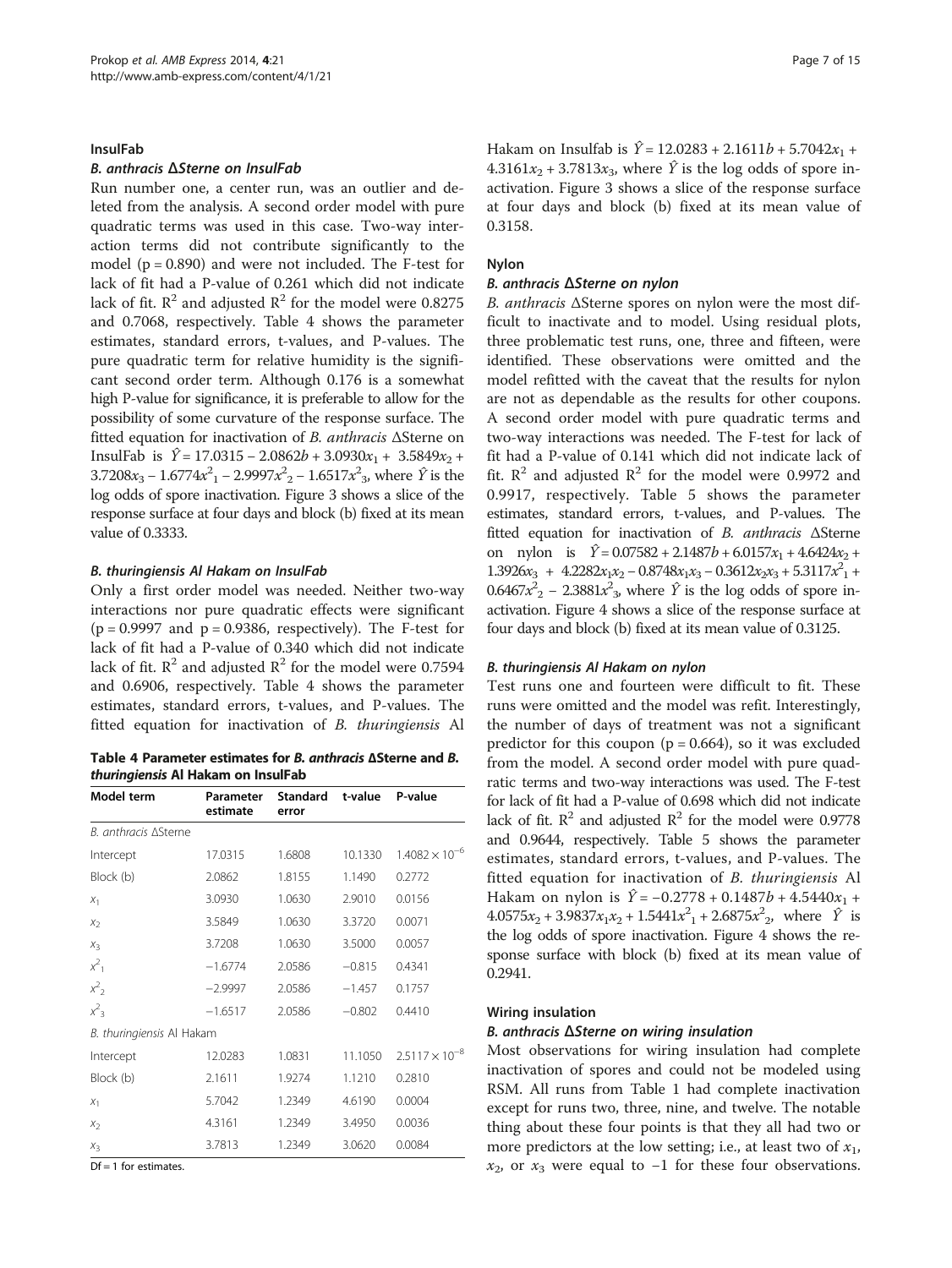This might be considered as the "back corner" of the predictor space. Excepting these four points, the model would be  $\hat{Y} = \infty$  or, equivalently, prob(inactivation) = 1.

## B. thuringiensis Al Hakam on wiring insulation

The results for B. anthracis ΔSterne apply to B. thuringiensis Al Hakam.

<span id="page-7-0"></span>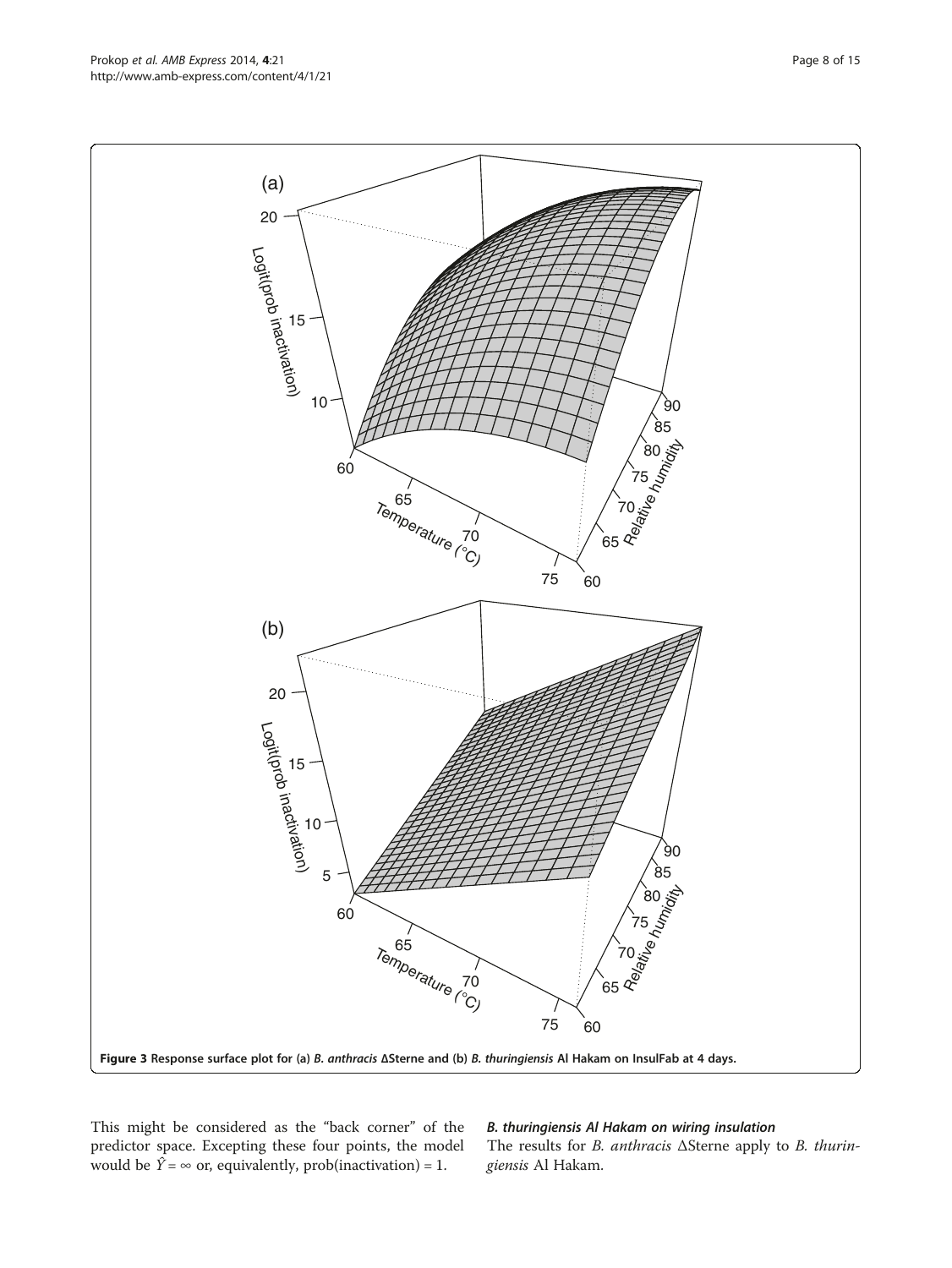| Model term                | Parameter estimate | Standard error | t-value   | P-value                 |
|---------------------------|--------------------|----------------|-----------|-------------------------|
| B. anthracis ASterne      |                    |                |           |                         |
| Intercept                 | 0.0758             | 0.3034         | 0.2500    | 0.8126                  |
| Block (b)                 | 2.1487             | 0.3841         | 5.5930    | 0.0025                  |
| $X_1$                     | 6.0157             | 0.2809         | 21,4170   | $4.1152 \times 10^{-6}$ |
| $X_2$                     | 4.6424             | 0.2405         | 19.3010   | $6.8867 \times 10^{-6}$ |
| $X_3$                     | 1.3926             | 0.2405         | 5.7900    | 0.0022                  |
| $X_1X_2$                  | 4.2282             | 0.2809         | 15.0540   | $2.3431 \times 10^{-5}$ |
| $X_1X_3$                  | $-0.8748$          | 0.2809         | $-3.1140$ | 0.0264                  |
| $X_2X_3$                  | $-0.3611$          | 0.2809         | $-1.2860$ | 0.2549                  |
| $x^2$ <sub>1</sub>        | 5.3117             | 0.4940         | 10.7540   | 0.0001                  |
| $x^2$ <sub>2</sub>        | 0.6467             | 0.4222         | 1.5320    | 0.1862                  |
| $x^2$ <sub>3</sub>        | $-2.3881$          | 0.4222         | $-5.6560$ | 0.0024                  |
| B. thuringiensis Al Hakam |                    |                |           |                         |
| Intercept                 | $-0.2778$          | 0.5317         | $-0.5220$ | 0.6127                  |
| Block (b)                 | 0.1487             | 0.6584         | 0.2260    | 0.8259                  |
| $X_1$                     | 4.544              | 0.3822         | 11.8900   | $3.1850 \times 10^{-7}$ |
| $X_2$                     | 4.0575             | 0.3473         | 11.6830   | $3.7552 \times 10^{-7}$ |
| $X_1X_2$                  | 3.9837             | 0.3883         | 10.2600   | $1.2560 \times 10^{-6}$ |
| $x^2$ <sub>1</sub>        | 1.5441             | 0.7735         | 1.9960    | 0.0739                  |
| $x^2$ <sub>2</sub>        | 2.6875             | 0.7264         | 3.7000    | 0.0041                  |

<span id="page-8-0"></span>ttimates for *B. anthracis* ΛSterne and *B. thuringiensis* Δl Hakam on nylon

 $\overline{Df} = 1$  for estimates.

#### Polypropylene

#### B. anthracis ΔSterne on polypropylene

Run number one, a center run, was an outlier and deleted from the analysis. A second order model with pure quadratic terms was used in this case. Table [6](#page-10-0) shows that the significant pure quadratic term is relative humidity. Adding two-way interaction terms did not contribute significantly to the model  $(p = 0.641)$  and were not included. The F-test for lack of fit had a P-value of 0.187 which did not indicate lack of fit.  $\mathbb{R}^2$  and adjusted  $\mathbb{R}^2$  for the model were 0.8713 and 0.7811, respectively. Table [6](#page-10-0) shows the parameter estimates, standard errors, tvalues, and P-values. The fitted equation for inactivation of *B. anthracis*  $\triangle$ Sterne on polypropylene is  $\hat{Y} = 6.4025 +$  $6.4256b + 6.9452x_1 + 2.2431x_2 + 4.3604x_3 - 1.0017x_1^2$  $4.8915x<sup>2</sup>$ <sub>2</sub> – 2.3429 $x<sup>2</sup>$ <sub>3</sub>, where  $\hat{Y}$  is the log odds of spore inactivation. Figure [5](#page-11-0) shows a slice of the response surface at four days and block (b) fixed at its mean value of 0.3333.

#### B. thuringiensis Al Hakam on polypropylene

Complete inactivation of B. thuringiensis Al Hakam spores was measured for test runs five, seven, fifteen, seventeen and nineteen. These data prevented the fitting of a second order model. Going beyond the usual RSM framework, however, a piecewise model was fitted using a second order model with pure quadratic terms for the points of incomplete activation and mapping the observations in the design space enclosed by runs five, seven, fifteen, and seventeen to  $\infty$  or, equivalently, prob  $(inactivation) = 1$ . The region of incomplete inactivation was fitted as  $\hat{Y} = 1.4271 + 0.7180b + 1.7227x_1$  –  $0.1465x_2 + 0.3641x_3 - 0.0792x_1^2 + 0.8467x_2^2 - 0.5264x_3^2$ where  $\hat{Y}$  is the log odds of spore inactivation. Pure quadratic terms were significant for that part of the model. Table [6](#page-10-0) shows that relative humidity is the significant second order term. Two-way interactions were not significant  $(p = 0.449)$ . The F-test for lack of fit had a P-value of  $0.452$ which did not indicate lack of fit. Table [6](#page-10-0) shows the parameter estimates, standard errors, t-values, and P-values. Figure [5](#page-11-0) shows a slice of the response surface at four days and block (b) fixed at its mean value of 0.2308. We used  $\hat{Y}$  =20 instead of  $\hat{Y} = \infty$  to keep the scale in the figure reasonable but still show the piecewise behavior of the model

$$
\hat{Y} = \begin{cases} \infty, if (x_1 \ge 0, x_2 \ge 1, x_3 \le x_1, x_3 \ge -x_1) or (x_1 \ge 1, x_2 \ge 0, x_3 \le x_2, x_3 \ge -x_2) \\ 1.4271 + 0.7180b + 1.7227x_1 - 0.1465x_2 + 0.3641x_3 - 0.0792x_1^2 + 0.8467x_2^2 - 0.5264x_3^2 \end{cases}
$$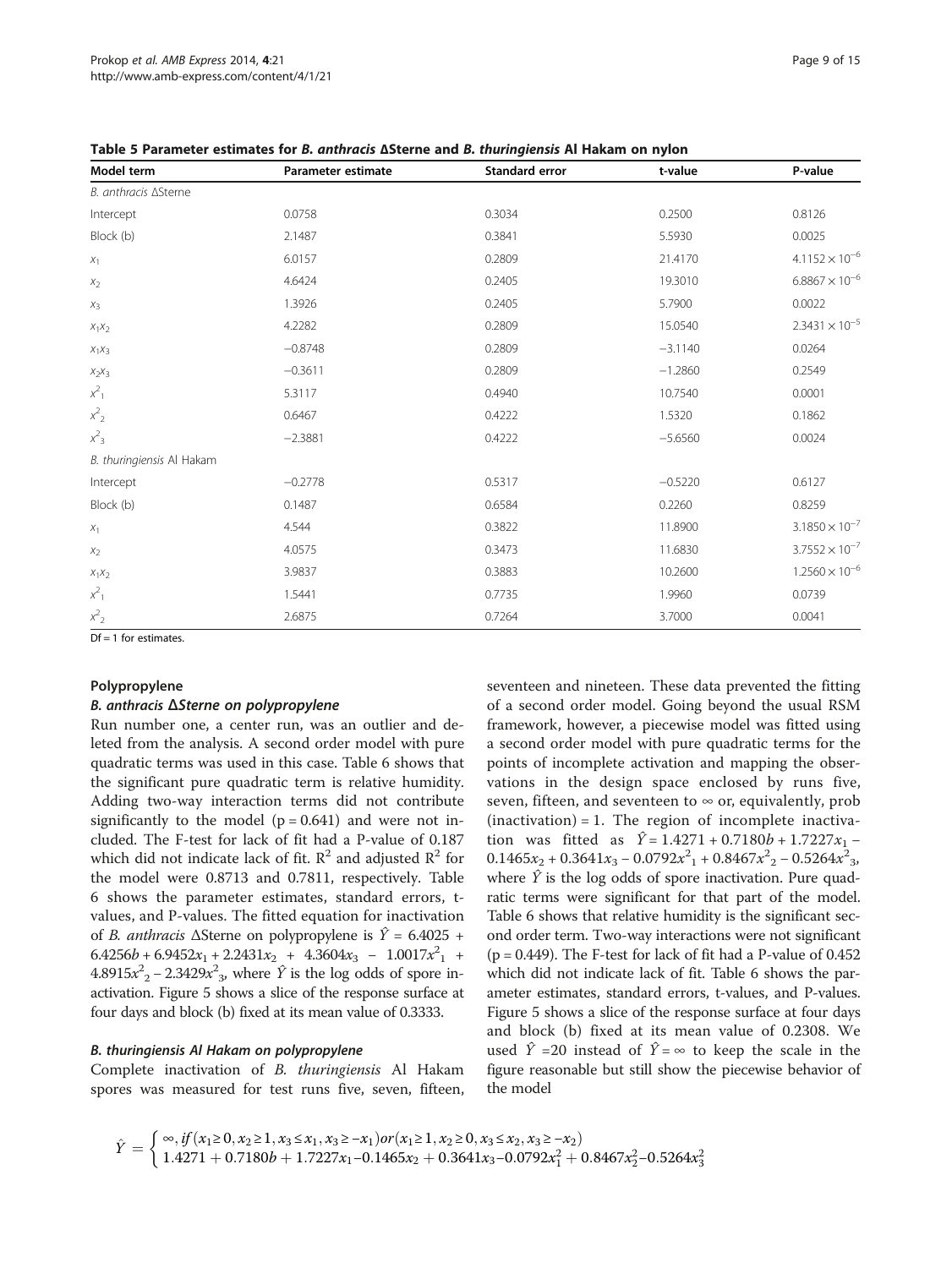<span id="page-9-0"></span>http://www.amb-express.com/content/4/1/21

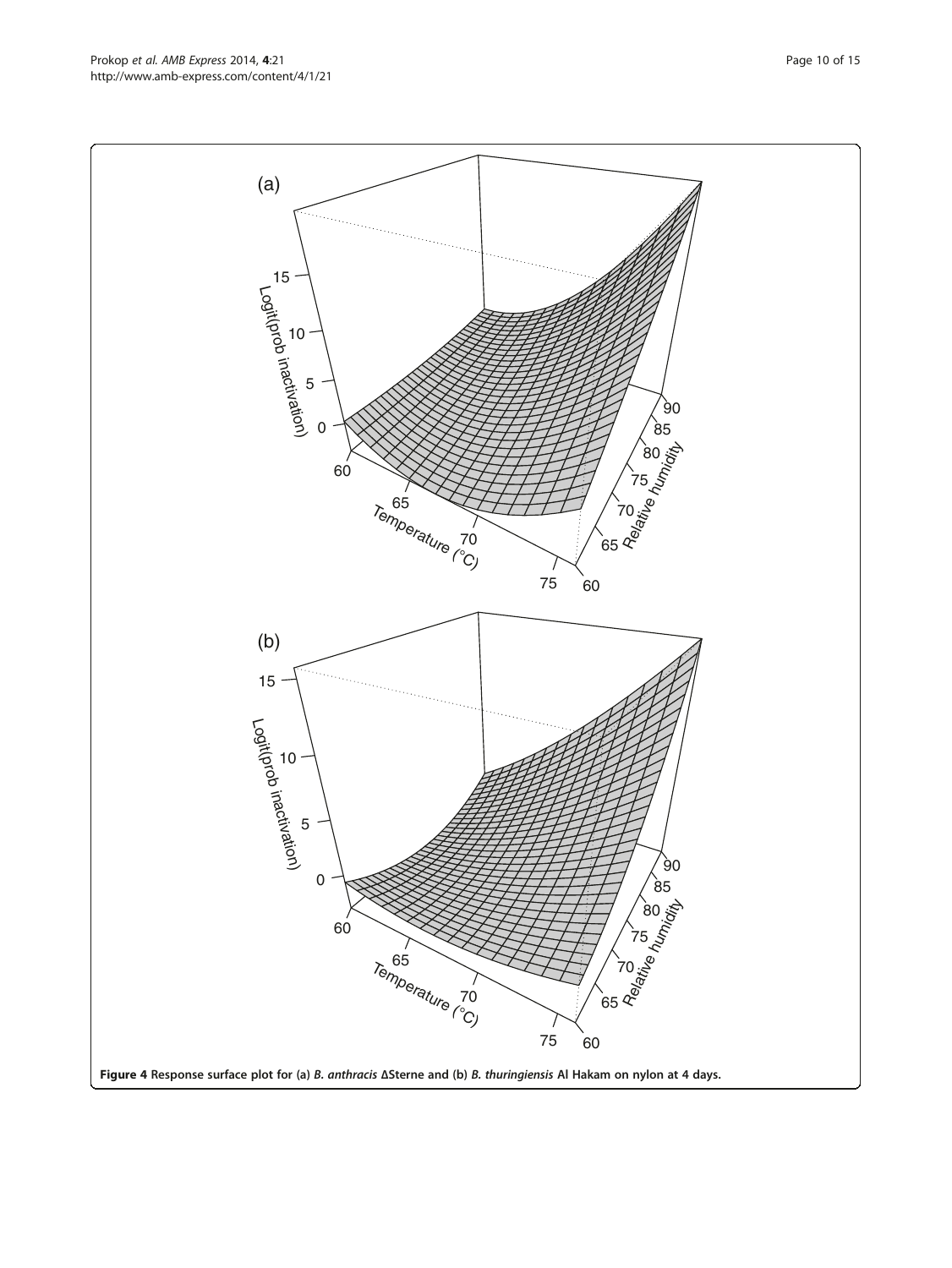| Model term                | Parameter estimate | Standard error | t-value   | P-value                 |
|---------------------------|--------------------|----------------|-----------|-------------------------|
| B. anthracis ASterne      |                    |                |           |                         |
| Intercept                 | 6.4025             | 1.8516         | 3.4578    | 0.0061                  |
| Block (b)                 | 6.4256             | 2.0000         | 3.2128    | 0.0093                  |
| $X_1$                     | 6.9452             | 1.1711         | 5.9306    | 0.0001                  |
| $X_2$                     | 2.2431             | 1.1711         | 1.9154    | 0.0844                  |
| $X_3$                     | 4.3604             | 1.1711         | 3.7234    | 0.0040                  |
| $x^2$ <sub>1</sub>        | $-1.0017$          | 2.2678         | $-0.4417$ | 0.6681                  |
| $x^2$ 2                   | 4.8915             | 2.2678         | 2.1570    | 0.0564                  |
| $x^2$ <sub>3</sub>        | $-2.3429$          | 2.2678         | $-1.0331$ | 0.3259                  |
| B. thuringiensis Al Hakam |                    |                |           |                         |
| Intercept                 | 1.4271             | 0.1529         | 9.3320    | 0.0002                  |
| Block (b)                 | 0.7180             | 0.2202         | 3.2600    | 0.0224                  |
| $X_1$                     | 1.7227             | 0.1529         | 11.2640   | $9.6332 \times 10^{-5}$ |
| $\mathit{X}_2$            | $-0.1465$          | 0.1529         | $-0.9580$ | 0.3822                  |
| $X_3$                     | 0.3641             | 0.1249         | 2.9160    | 0.0332                  |
| $x^2$ <sub>1</sub>        | $-0.0792$          | 0.2823         | $-0.2810$ | 0.7903                  |
| $x^2$                     | 0.8467             | 0.2823         | 2.9990    | 0.0301                  |
| $x^2$ <sub>3</sub>        | $-0.5264$          | 0.2777         | $-1.8960$ | 0.1165                  |
|                           |                    |                |           |                         |

<span id="page-10-0"></span>Table 6 Parameter estimates for B. anthracis <sup>Δ</sup>Sterne and B. thuringiensis Al Hakam on polypropylene

 $\overline{DF} = 1$  for estimates.

A response with such a large jump is not the most desirable model and demonstrates the need for further experimentation using less extreme values of the predictors on polypropylene. Nevertheless, it contrasts the difference in behavior of polypropylene versus the other materials tested.

#### Wet solution

#### B. anthracis ΔSterne in wet solution

Most observations for wet solution had complete inactivation of spores, and could not be modeled using RSM. All B. anthracis ΔSterne runs from Table [1](#page-2-0) had complete inactivation except for runs three, six, and nine. The notable thing about these three points is that they all had temperature at the low setting.

#### B. thuringiensis Al Hakam in wet solution

All B. thuringiensis Al Hakam test runs from Table [1](#page-2-0) had complete inactivation except for runs one, three, six, nine, and twelve. Except for run one, a center point, these observations had temperature at the low setting.

#### Contour plots in two dimensions

Decontamination requirements were a ≥6-log  $(10^6)$  spore inactivation out of a ≥6- $\log(10^6)$  spore challenge (Buhr et al. [2012b](#page-14-0)). This translates into a probability of spore inactivation equal to 0.999999 or a log odds of spore inactivation equal to  $log(\frac{0.999999}{1-0.999999})$ ≈13.82. The lower bound from a two-sided 90% confidence surface for the log odds of inactivation was used for the contour plots (Myers and

Montgomery [2002\)](#page-14-0). In cases where a model could be fit using Equation [1,](#page-2-0) a contour plot for temperature vs. relative humidity is given in original units with days fixed at 4. (The plot for B. thuringiensis Al Hakam on nylon was omitted since the region of ≥6-log spore inactivation was barely visible on the graph.) These are given in Figures [6](#page-12-0), [7](#page-12-0), [8,](#page-13-0) and [9.](#page-13-0)

## Discussion

Control-driven test method improvements and the use of multiple independent spore preparations with a single protocol useful for both B. anthracis ΔSterne and B. thuringiensis Al Hakam (Buhr et al. [2012b\)](#page-14-0) allowed for the application of a statistically based experimental design, specifically RSM. This use of RSM permitted subsequent mathematical analysis and modeling of the response, generating a predictive capability valuable to potential users of hot, humid air decontamination technology. These advancements in data analyses and interpretation, when coupled with decreased test time and cost (Buhr et al. [2012b\)](#page-14-0), serve to better support the transition of decontamination technologies from the laboratory to the field.

In all modeled strain-material pairs but one, all three predictors (temperature, relative humidity, and time) were significant and each had an effect on spore inactivation. The exception was *B. thuringiensis* Al Hakam spores dried onto nylon webbing material, where time was not significant. Interestingly, for B. anthracis ΔSterne on two materials (InsulFab and polypropylene), relative humidity was the most significant second order pure quadratic term.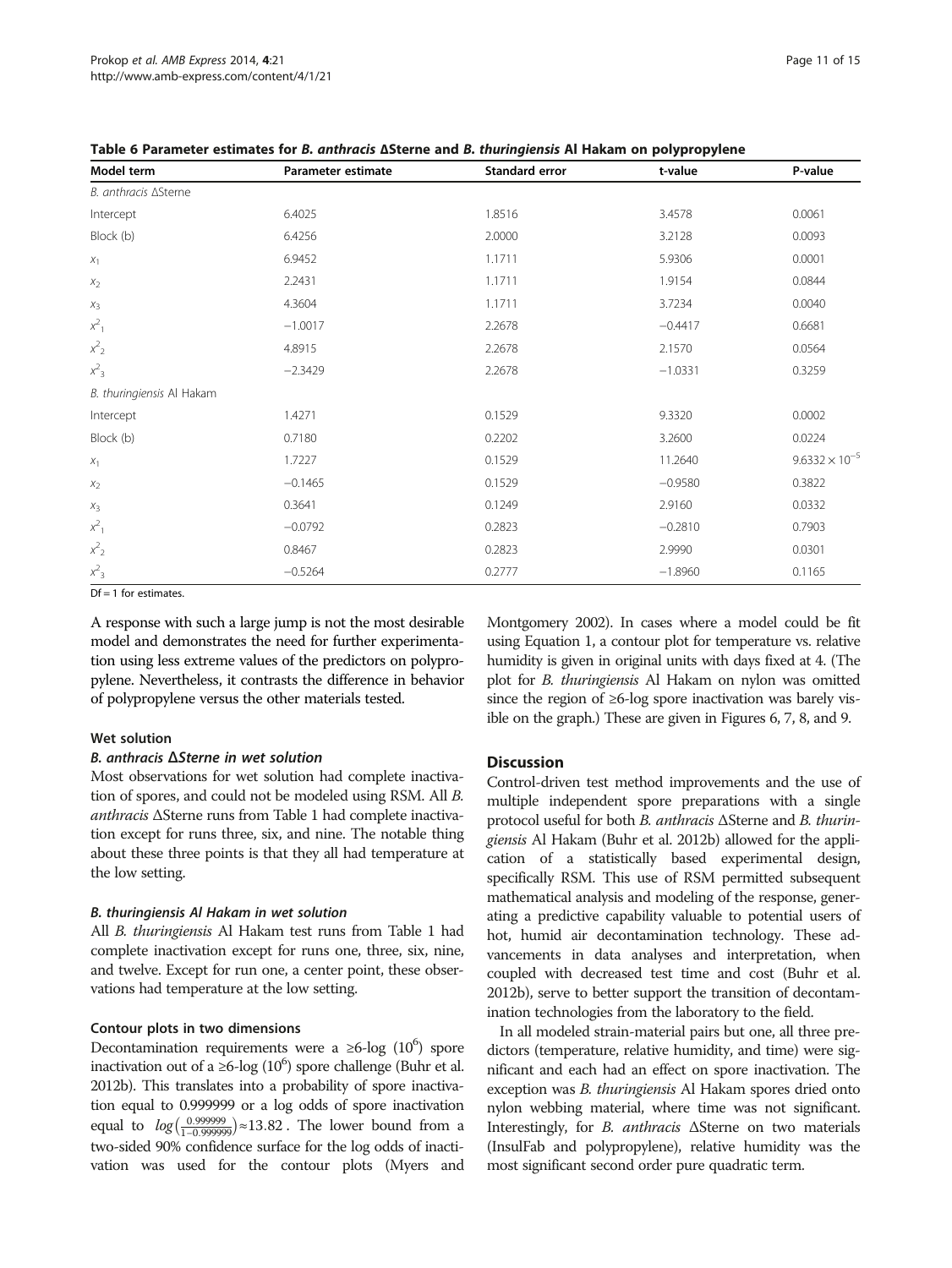The most difficult materials to model were nylon webbing and polypropylene (dried plastic tubes) where a piecewise modeling strategy was required to fit B.

thuringiensis Al Hakam on polypropylene. Nylon was the only material for which multiple runs were omitted based on examination of residual plots. Hot, humid air

<span id="page-11-0"></span>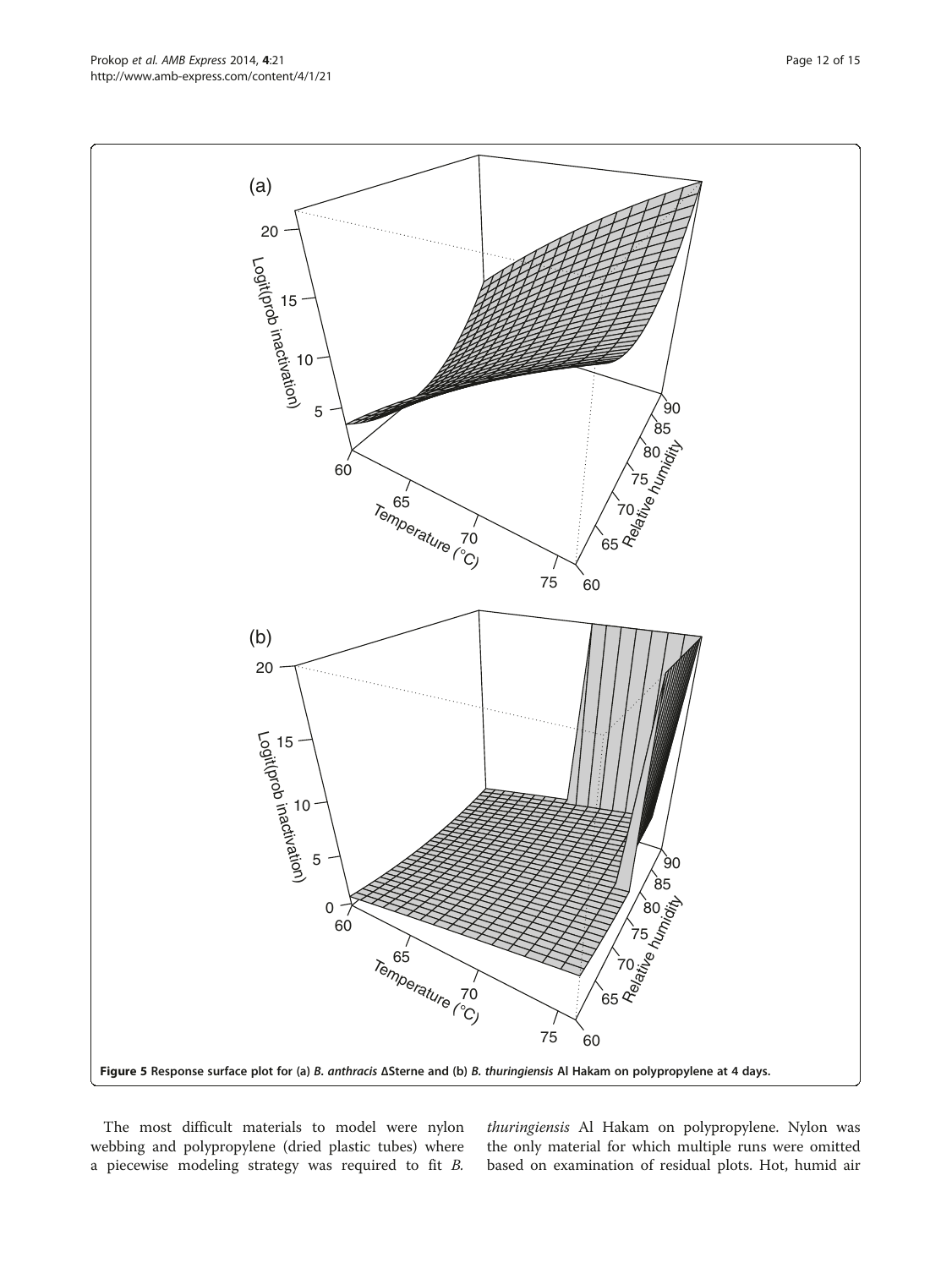<span id="page-12-0"></span>

was least effective at inactivating spores on nylon. This may be due to the porous and/or hydrophobic properties of nylon.

For wet spores and those dried onto wiring insulation, the majority of test runs showed complete inactivation. For wet spores of both strains, the cases without complete inactivation were at the lowest setting for temperature with only one exception. For spores of both strains on wiring insulation, the conditions without complete inactivation all had two or more predictors at the lowest settings.

The mathematical models were cross-checked with published spore survival results for high purity spores of B. anthracis ΔSterne and B. thuringiensis Al Hakam



(Buhr et al. [2012b\)](#page-14-0). The published data set consisted of total of 210 combinations of strain/substrate/temperature/ relative humidity/time including the six substrates and the wet control (seven total). Data was compiled from 1,330 test samples and 1,330 room temperature controls over 19 independent test runs (Buhr et al. [2012b\)](#page-14-0). These published data were cross-checked with the contour graphs. Spore inactivation data of less than 6-log was below the 90% lower statistical confidence line (higher practical confidence), and spore inactivation data of greater than 6-log was above the 90% lower statistical confidence line. Thus each spore inactivation/decontamination datum was located at a logical position in the contour graphs. Both the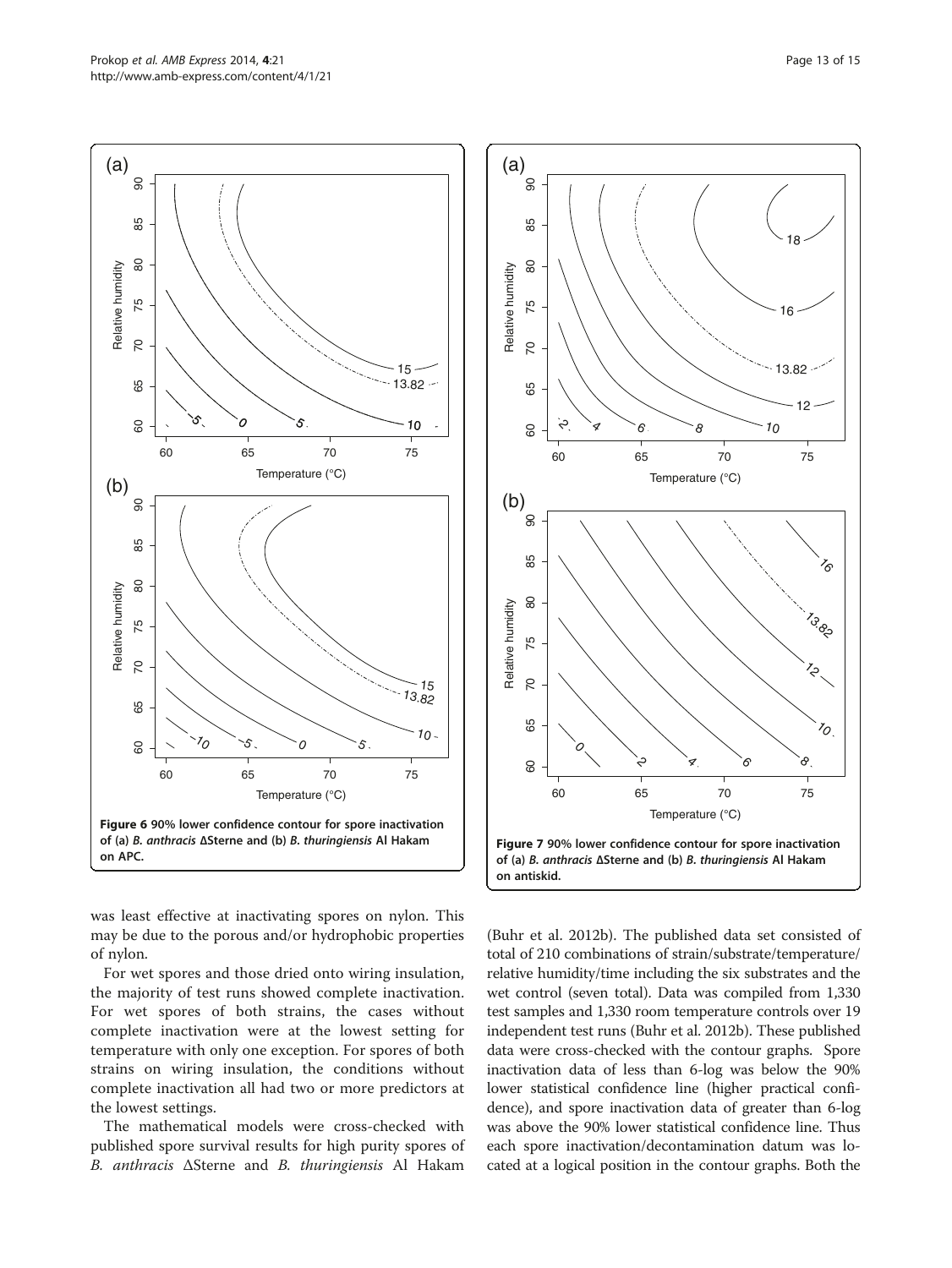published decontamination results and the mathematical models showed that B. anthracis ΔSterne and B. thuringiensis Al Hakam spores were similarly decontaminated, although B. thuringiensis Al Hakam spores survived slightly better on some substrates, such as polypropylene, under the mildest temperature/relative humidity/time

conditions.

This work demonstrates the use of statistical methods to design biological decontamination experiments at the limits of decontamination technology and to analyze the resultant data. The fitted equations specific to strain and material permit a broad range of end-users with varying requirements and constraints the ability to predict the

success of hot, humid air treatments on specific materials based on achievable temperature and relative humidity conditions and permissible decontamination times.

#### Competing interests

A patent application has been submitted on behalf of the United States Navy regarding the mathematical models in order to protect the United States government's investment in this technology.

#### Acknowledgements

This work was supported through funding provided by the Defense Threat Reduction Agency Joint Science and Technology Office, Protection and Hazard Mitigation Capability Area (Project Number BA08PHM113). We thank Dr. Clifton Sutton of the Statistics Department at George Mason University for statistical advice and technical guidance. We thank Aaron Kota for editorial support.

<span id="page-13-0"></span>